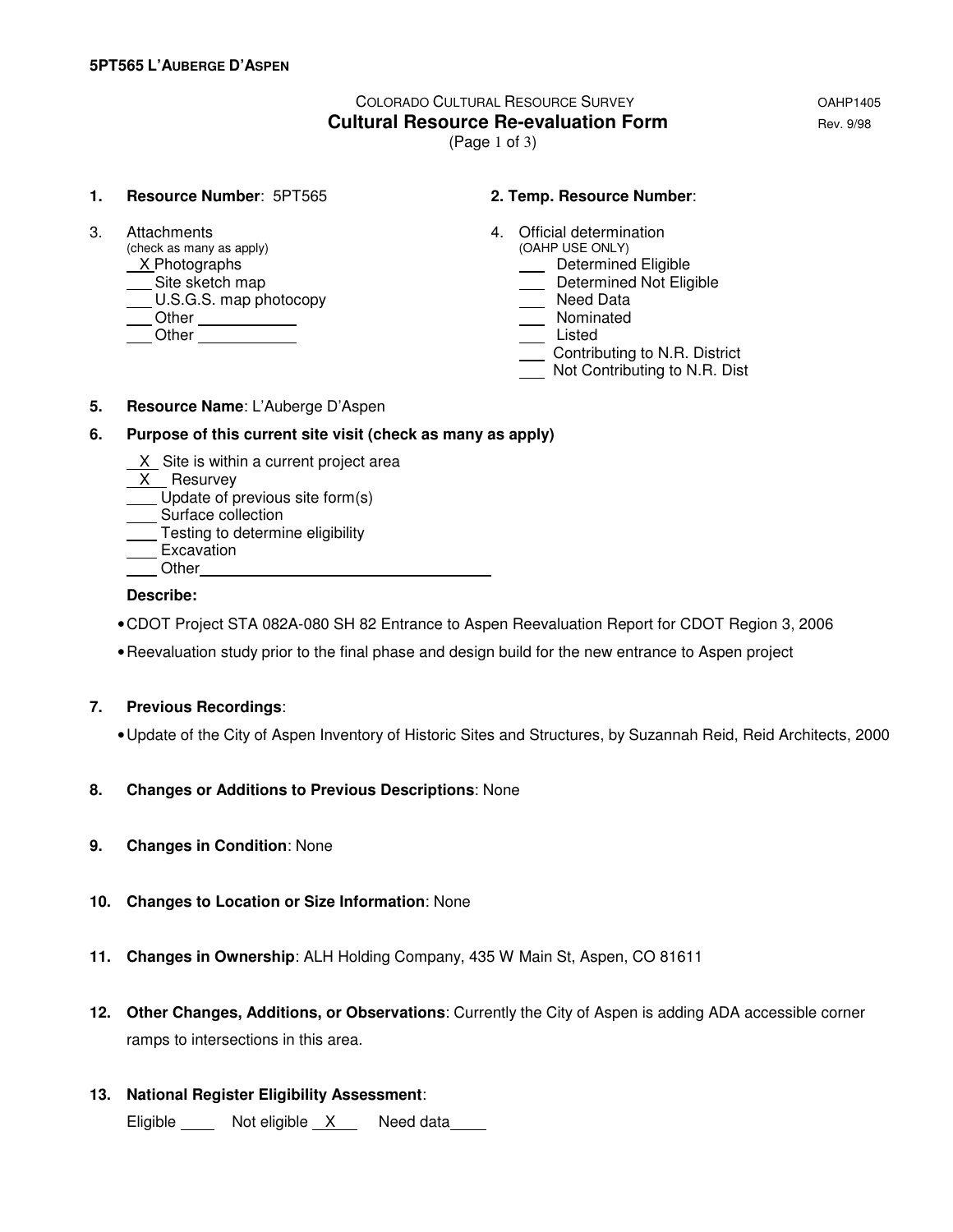## COLORADO CULTURAL RESOURCE SURVEY OAHP1405 **Cultural Resource Re-evaluation Form Equilibrity Rev. 9/98** (Page 2 of 3)

 Explain: L'Auberge D'Aspen is not NRHP eligible due to new construction encroachment on and around the site. In 1997, a chain of new cottages were built along the front of the site Main St side and among the older cabins. Although efforts were made to follow similar construction methods and use of materials, there are visible differences between the new and old cabins. In addition, construction beginning in the 1960s and 70s has surrounded the site. This site is located within the Main St HD and is considered non-contributing to the HD, which was determined Officially Eligible in 2006. The 2000 City of Aspen Update of Survey of Historic Sites and Structures prepared by Reid Architects declared this historic resource not eligible to the NRHP; CDOT concurs with this finding. The Aspen Historic Officer, Amy Guthrie, is in the process of submitting this resource as a Local Landmark to the Aspen Historical Board. Reid Architects submitted an architectural inventory form in 2000 for this building; therefore, at this time, CDOT is submitting a re-evaluation form.

- **14. Management Recommendations**: Because the resource is in the Main Street HD, CDOT recommends that the SH 82 Entrance to Aspen project follow mitigation measures as outlined in the ROD during improvements in the historic district. The improvements will be within the right-of-way, which will not impact the resource. However, when and if the LRT is constructed, SHPO and the Aspen Historic Preservation Commission should review the design drawings for the LRT overhead lines and medians in its vicinity. This is outlined in the ROD as part of the mitigation.
- **15. Photograph Types and Numbers**: Digital photograph attached.
- **16. Artifact and Field Documentation Storage Location**: Bunyak Research Associates
- **17. Report Title**: CDOT Project STA 082A-080 SH 82 Entrance to Aspen Reevaluation Report for CDOT Region 3, 2006
- **18. Recorder(s)**: Dawn Bunyak, Historian **19. Date(s)**: August 18, 2006
- **20. Recorder Affiliation**: Bunyak Research Associates 10628 W Roxbury Ave, Littleton, CO 80127

Colorado Historical Society, Office of Archaeology & Historic Preservation 1300 Broadway, Denver, CO 80203 303-866-3395